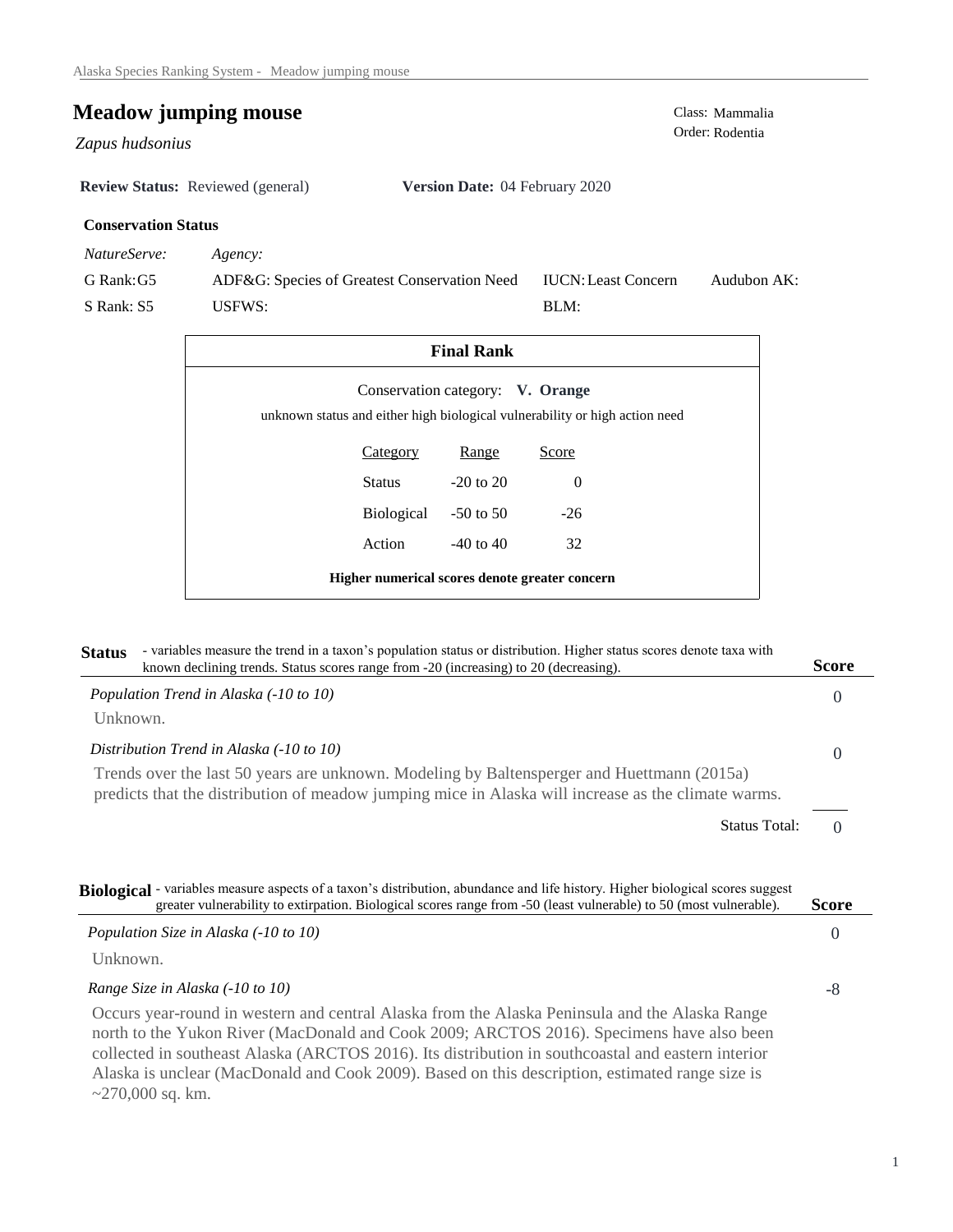| Population Concentration in Alaska (-10 to 10)                                                                                                                                                                                                                                                                                                                                                                                    | $-10$        |
|-----------------------------------------------------------------------------------------------------------------------------------------------------------------------------------------------------------------------------------------------------------------------------------------------------------------------------------------------------------------------------------------------------------------------------------|--------------|
| Does not concentrate.                                                                                                                                                                                                                                                                                                                                                                                                             |              |
| Reproductive Potential in Alaska                                                                                                                                                                                                                                                                                                                                                                                                  |              |
| Age of First Reproduction (-5 to 5)                                                                                                                                                                                                                                                                                                                                                                                               | $-5$         |
| No data for Alaska. Elsewhere in the United States, breeds in their first year (Quimby 1951).                                                                                                                                                                                                                                                                                                                                     |              |
| Number of Young (-5 to 5)                                                                                                                                                                                                                                                                                                                                                                                                         | 1            |
| Females can produce 1 to 2 litters per year (Quimby 1951; Whitaker 1963; Whitney 1973).<br>Whitney (1973) recorded a litter size of six in Alaska (Whitney 1973). Elsewhere in the United<br>States, litter sizes ranges from 2 to 8 throughout the rest of the United States (Quimby 1951;<br>Whitaker 1963; Whitney 1973).                                                                                                      |              |
| Ecological Specialization in Alaska                                                                                                                                                                                                                                                                                                                                                                                               |              |
| Dietary $(-5 \text{ to } 5)$                                                                                                                                                                                                                                                                                                                                                                                                      | $-5$         |
| Unknown in Alaska. Elsewhere in the United States range consumes insects, grass seeds, and<br>various fruits (Quimby 1951; Whitaker 1963).                                                                                                                                                                                                                                                                                        |              |
| Habitat $(-5 \text{ to } 5)$                                                                                                                                                                                                                                                                                                                                                                                                      | 1            |
| Occurs mainly in thick vegetation near bodies of water such as marshes, ponds, and streams. Also<br>found in herbaceous meadows and shrubby habitats. In the winter they hibernate in well-drained<br>soils (MacDonald and Cook 2009).                                                                                                                                                                                            |              |
| <b>Biological Total:</b>                                                                                                                                                                                                                                                                                                                                                                                                          | $-26$        |
|                                                                                                                                                                                                                                                                                                                                                                                                                                   |              |
|                                                                                                                                                                                                                                                                                                                                                                                                                                   |              |
| Action - variables measure current state of knowledge or extent of conservation efforts directed toward a given taxon.<br>Higher action scores denote greater information needs due of lack of knowledge or conservation action. Action<br>scores range from -40 (lower needs) to 40 (greater needs).                                                                                                                             | <b>Score</b> |
|                                                                                                                                                                                                                                                                                                                                                                                                                                   | 10           |
| Management Plans and Regulations in Alaska (-10 to 10)<br>Considered unclassified game in Alaska with no closed season or bag limits (ADFG 2018c).                                                                                                                                                                                                                                                                                |              |
|                                                                                                                                                                                                                                                                                                                                                                                                                                   |              |
| Knowledge of Distribution and Habitat in Alaska (-10 to 10)<br>Range and habitat associations are somewhat known (MacDonald and Cook 2009; ARCTOS 2016).<br>Occasionally captured in small mammal surveys (Nolan and Peirce 1996; Savage 2003; Cook and<br>MacDonald 2005). Additional surveys are required to document their distribution in southcoastal and<br>eastern interior Alaska (Cook and MacDonald 2003; ARCTOS 2016). | 2            |
| Knowledge of Population Trends in Alaska (-10 to 10)                                                                                                                                                                                                                                                                                                                                                                              |              |
| Not currently monitored.                                                                                                                                                                                                                                                                                                                                                                                                          | 10           |
| Knowledge of Factors Limiting Populations in Alaska (-10 to 10)                                                                                                                                                                                                                                                                                                                                                                   | 10           |
| Little is known about the population ecology of this species. Interspecific competition with other<br>small mammals may affect the abundance of Z. hudsonius (Boonstra and Hoyle 1986), but this idea<br>requires further research. To our knowledge, the contribution of other potentially limiting factors<br>(e.g. predation, food and habitat availability, weather) has not been studied.                                    |              |
| Action Total:                                                                                                                                                                                                                                                                                                                                                                                                                     | 32           |

**Supplemental Information** - variables do not receive numerical scores. Instead, they are used to sort taxa to answer specific biological or management questions.